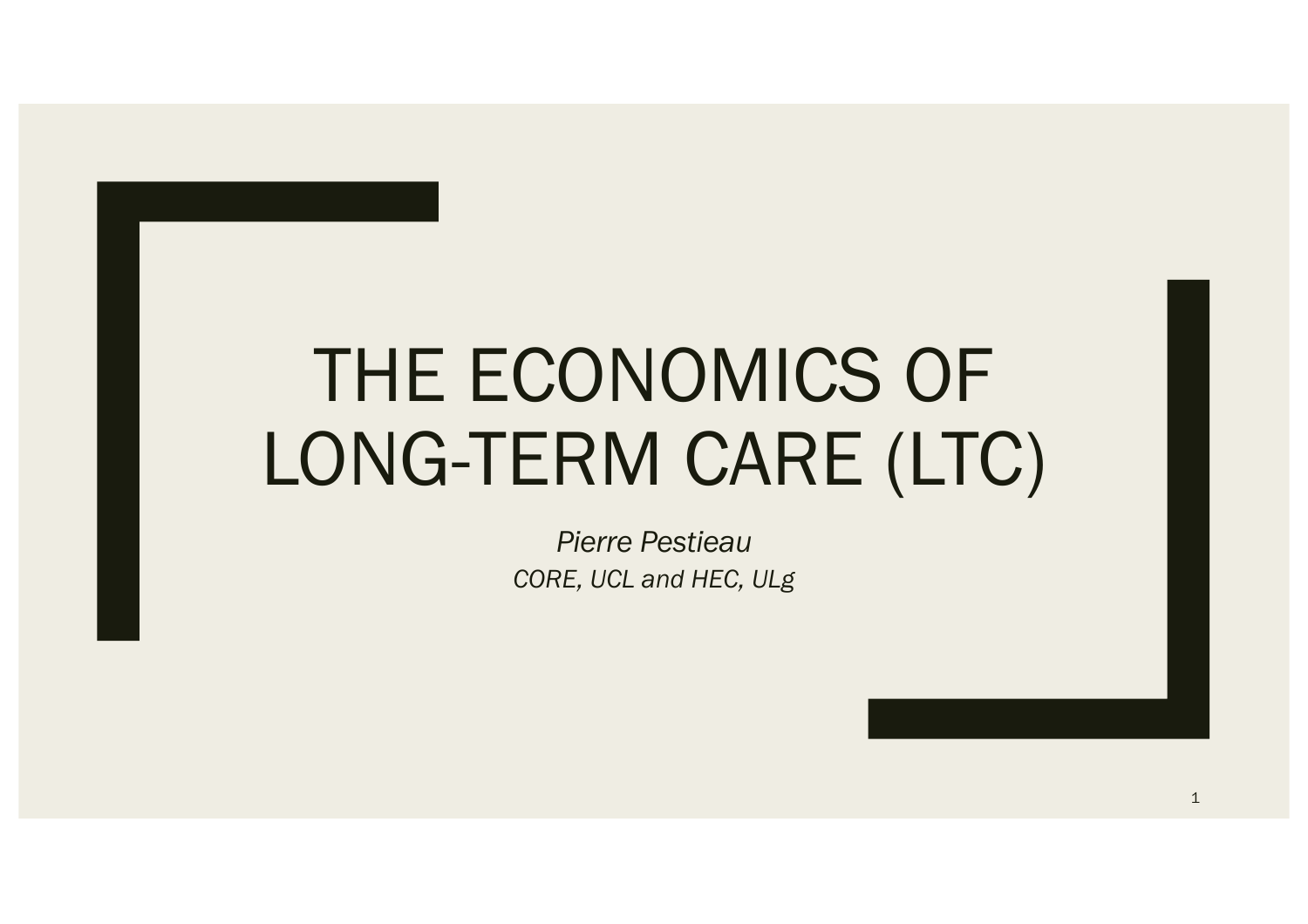### The economics of long-term care (LTC)

*Long-term care concerns people who depend on help to carry out daily activities such as eating, bathing, dressing, going to bed, getting up or using the toilet. It deals with nursing care rather than with health care.*

Over the last years, improving longevity and medical progress (e.g., cancers) has led to an increase in chronical diseases and thus to dependence requiring both nursing and health care.

Overview of economics work on LTC. Most work is empirical or based on calibrated simulations. Here we focus on theoretical contributions that are based on that work.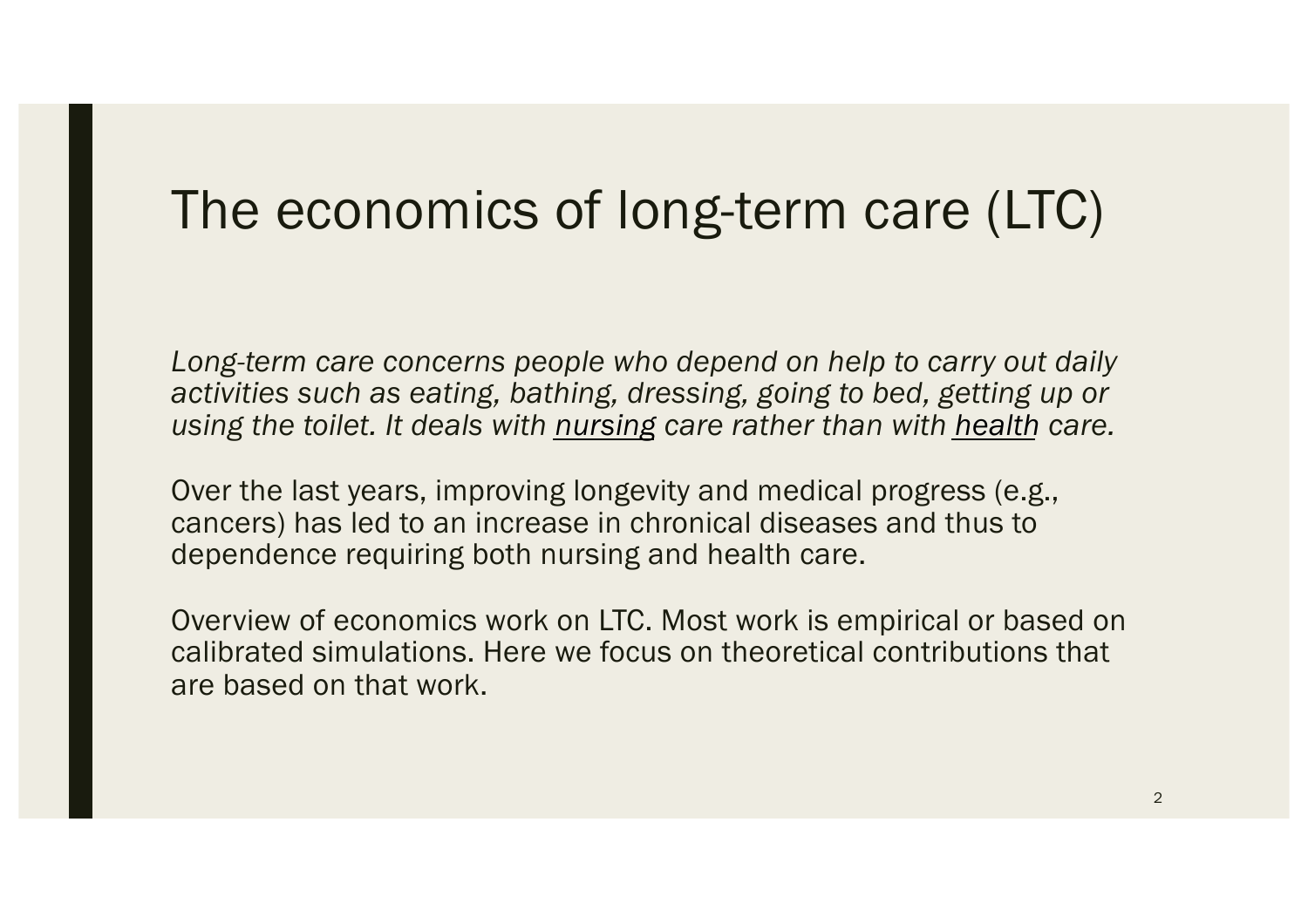### **Outline**

- Background evidence
- The family: aid motives and collateral effects
- The market : LTC insurance puzzle and rules of reimbursement
- The State
	- *Optimal policy given family aid and insurance market.*
	- *Political economy models*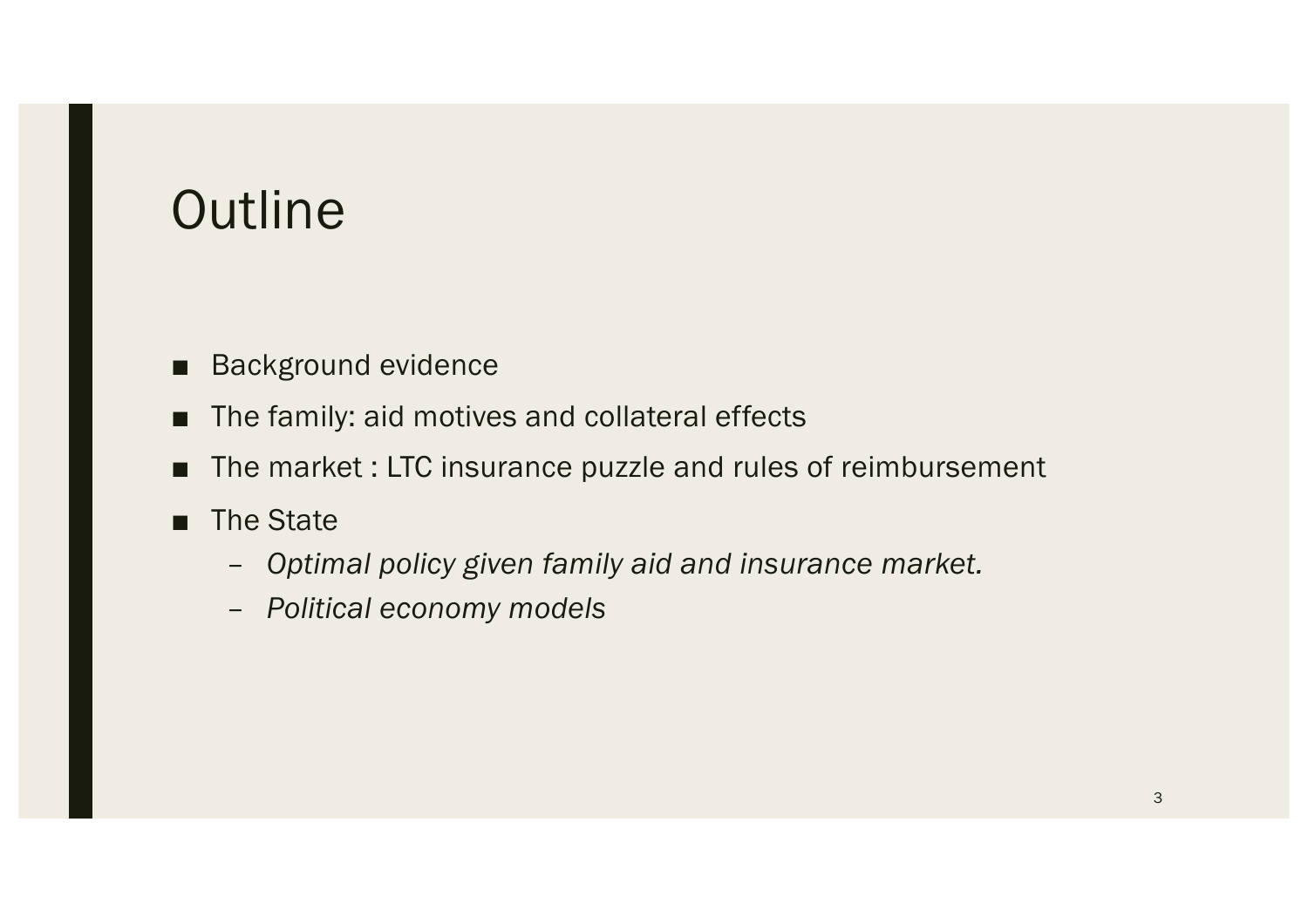### 1. Background

- Long term care needs are increasing rapidly.
- Main providers: family, state and market
- Financing sources: out of pocket and family support and (public or private) insurance compensations. Back-of-the-envelope estimates:

| Contribution of the State, the market and the family to<br>health care, retirement income and long term care |       |        |                                        |  |  |  |  |  |
|--------------------------------------------------------------------------------------------------------------|-------|--------|----------------------------------------|--|--|--|--|--|
|                                                                                                              | State | Family | Market,<br>including self<br>insurance |  |  |  |  |  |
| Old age<br>income                                                                                            | 70%   |        | 30%                                    |  |  |  |  |  |
| Long term<br>care                                                                                            | 20%   | 60%    | 20%                                    |  |  |  |  |  |
| Health care                                                                                                  | 80%   |        | 20%                                    |  |  |  |  |  |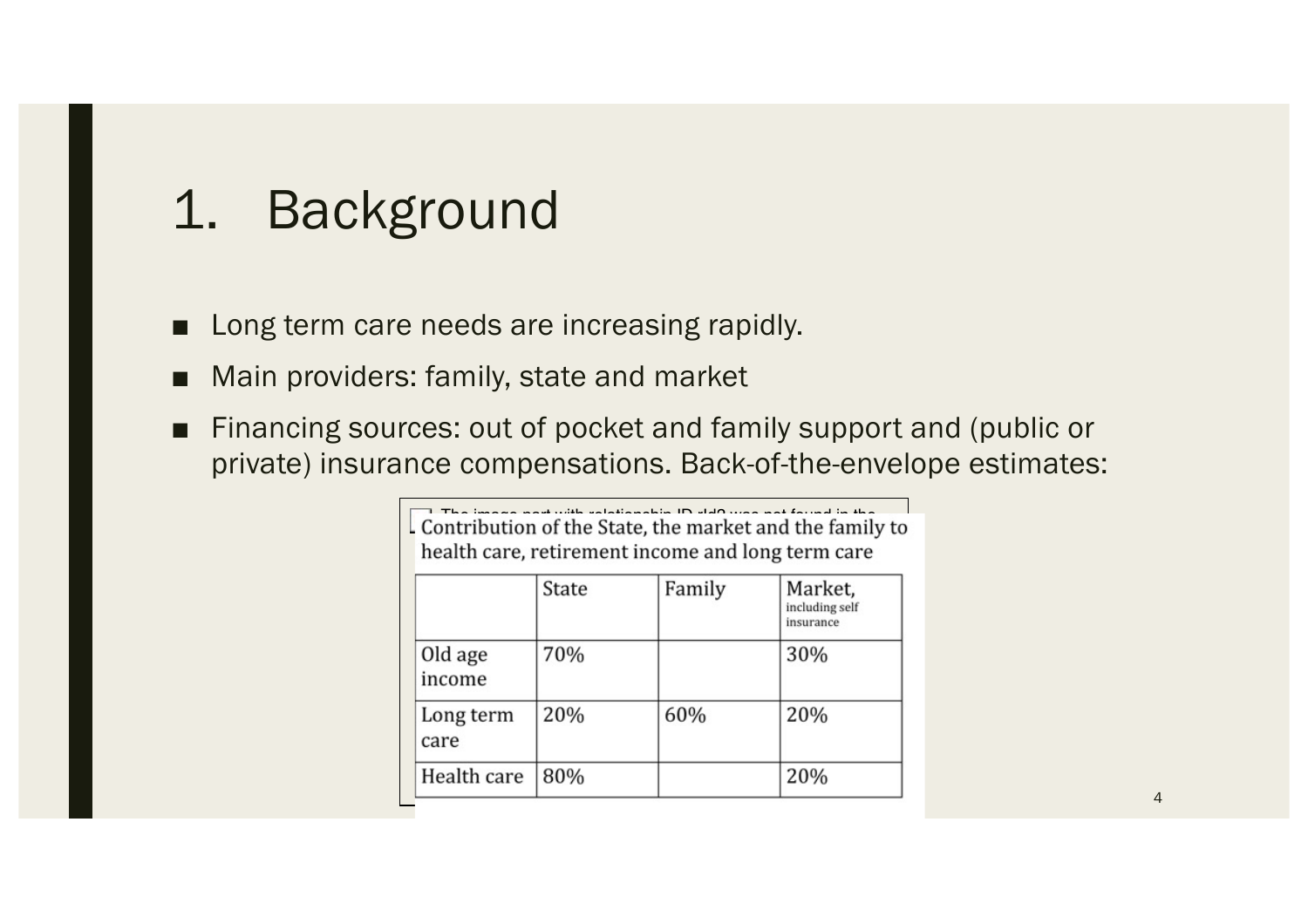# 1. Background

*Expected evolution:*

- Demand side: More than two out of five people aged 65 or older report having some type of functional limitation (sensory, physical, mental, self-<br>care disability, or difficulty leaving home). The relative importance of people aged 65+ (80+) will more than double (triple) by 2050.
- Supply side: Main provider: the family. Yet, with the drastic change in family values, the growing number of childless households, the increasing rate of participation of women in the labor market, and the mobility of children, the number of dependent elderly who cannot count on the assistance of anyone is increasing.

Costs are increasing: no technological change but labor intensive (Baumol disease).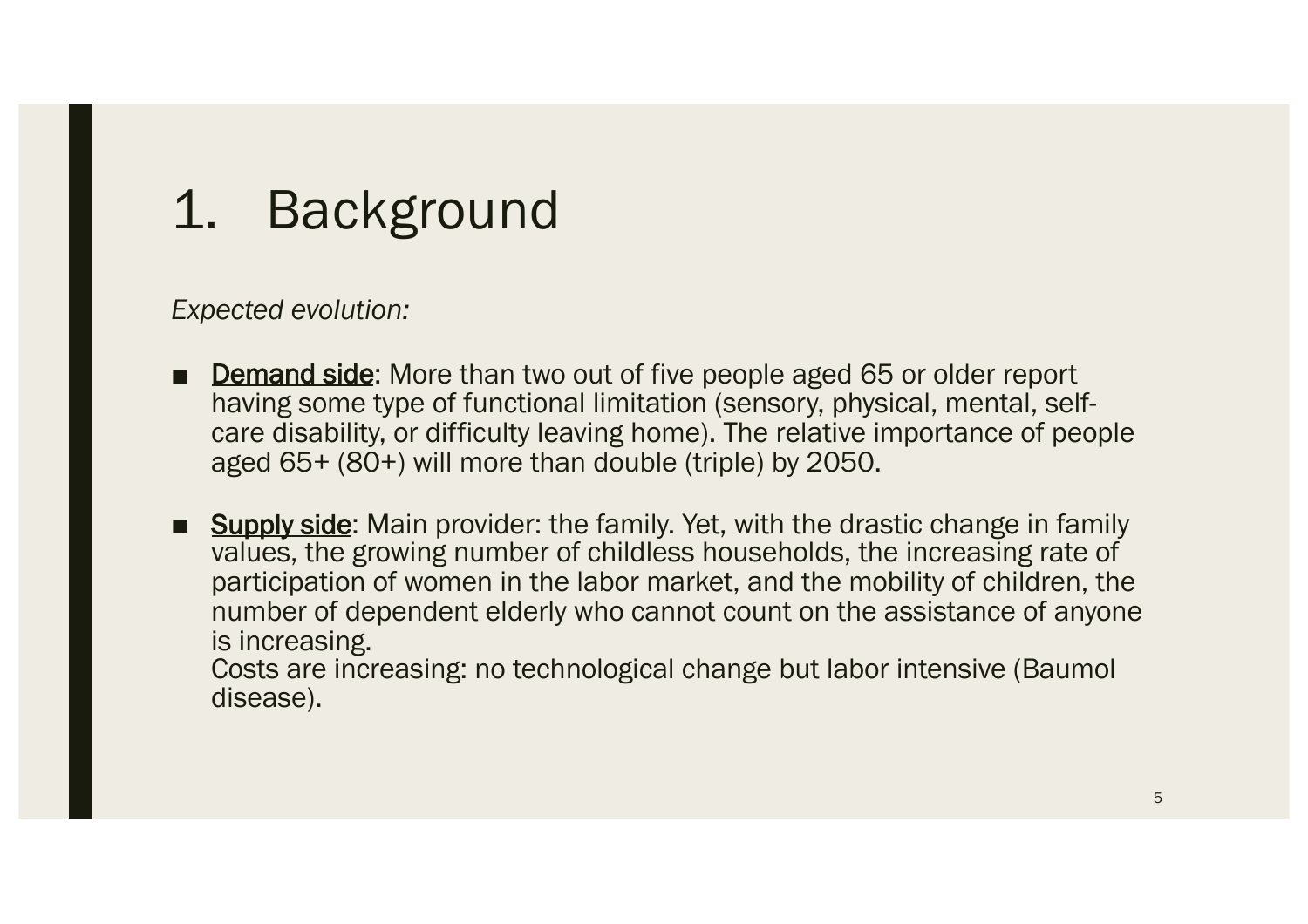# 2. The family

- Main helpers:
	- *Spouses and children*
	- *Blood and gender bias Canta et al. (2021) test such a bias.*
- Aid motives
	- *Altruism*
	- *Exchange*
	- *Family norm. Klimaviciute et al. (2017) show the role of norms in informal care.*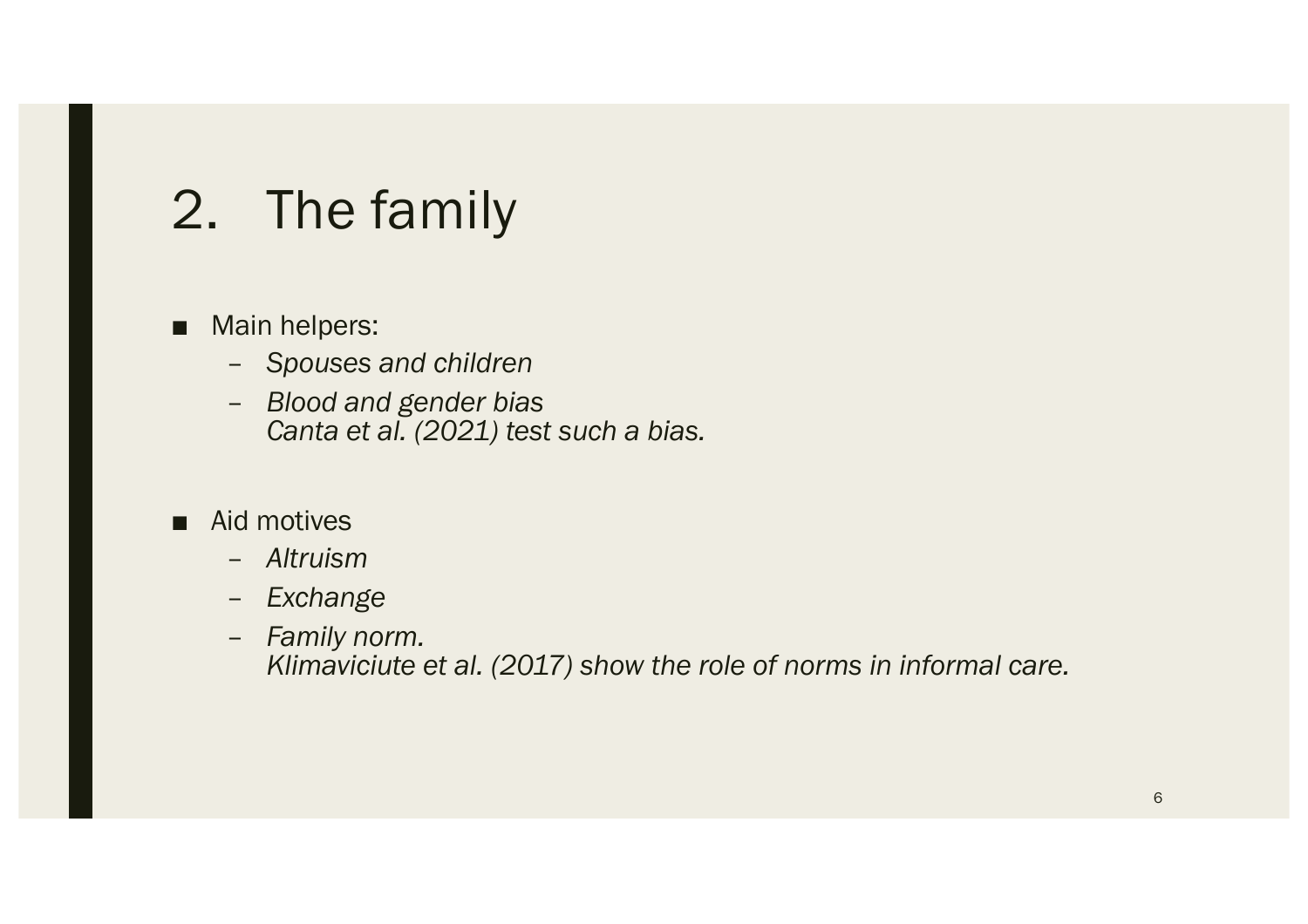# 2. The family

#### Problems with the family

First, as shown by Schulz and Sherwood (2008) as well as Van Houtven et al. (2013), family care giving has a number of negative effects on the health and the career of helpers.

Second, the choice between staying home with family help and going to a nursing home is not trivial, particularly in case of pandemic such as COVID-19. See Flawinne et al. (2022).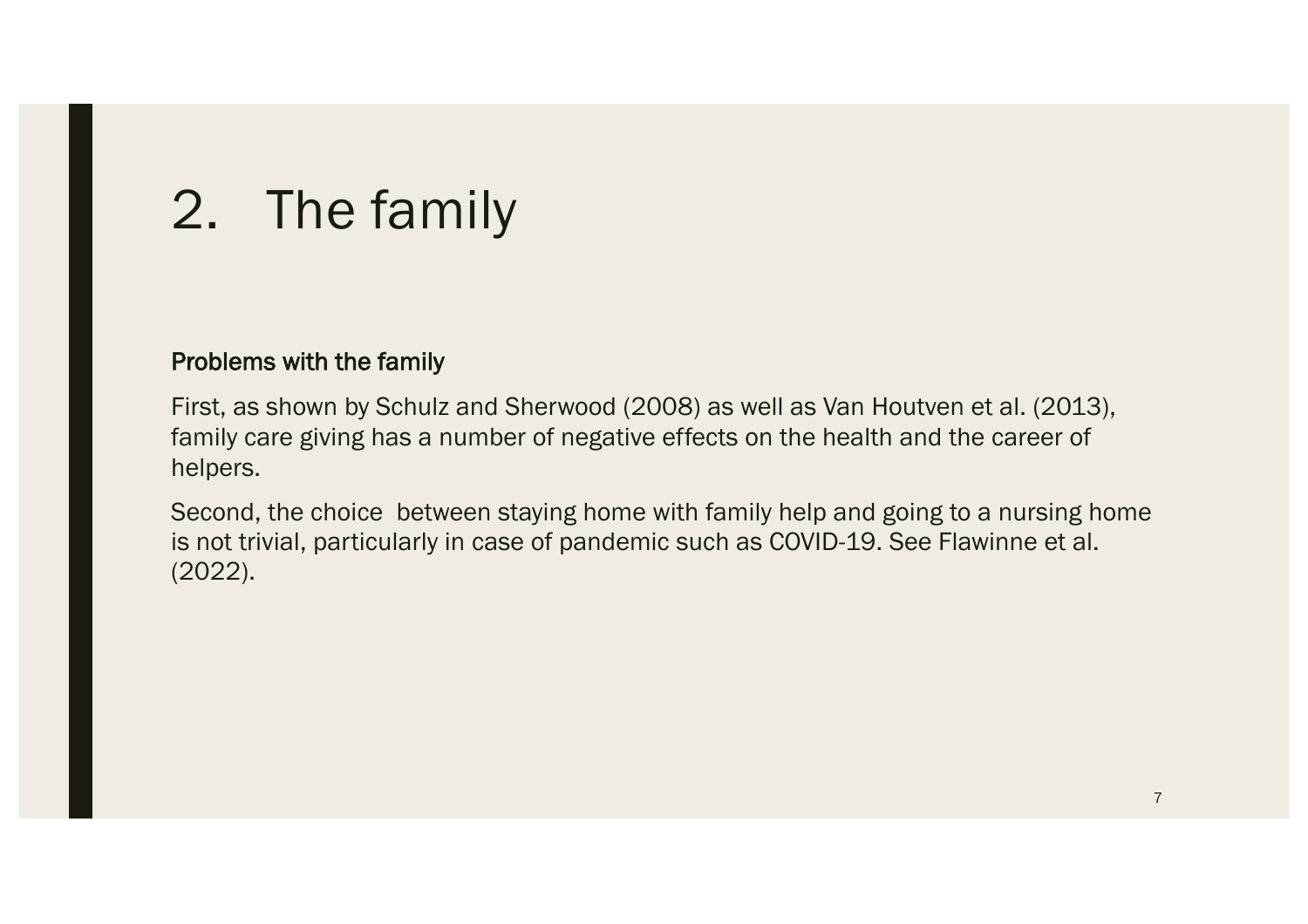### 3. The market

LTC insurance puzzle: why such a thin market for a risk that concerns everyone and is measurable?

- High prices
	- *adverse selection (Sloan and Norton,1997)*
	- *excessive loading costs (Brown and Finkelstein, 2007,2008)*
- Families as substitutes: intra-family moral hazard (Pauly, 1990)
- Social assistance as Good Samaritan (failure of means tests; strategic impoverishment): 20% of Medicaid expenses
- Unattractive rule of reimbursement: see below.
- State-dependent utility: (De Donder and Leroux, 2021)
- Myopia or ignorance (Cremer and Roeder, 2013)
- Denial of severe dependence (Kopczuk and Slemrod, 2005)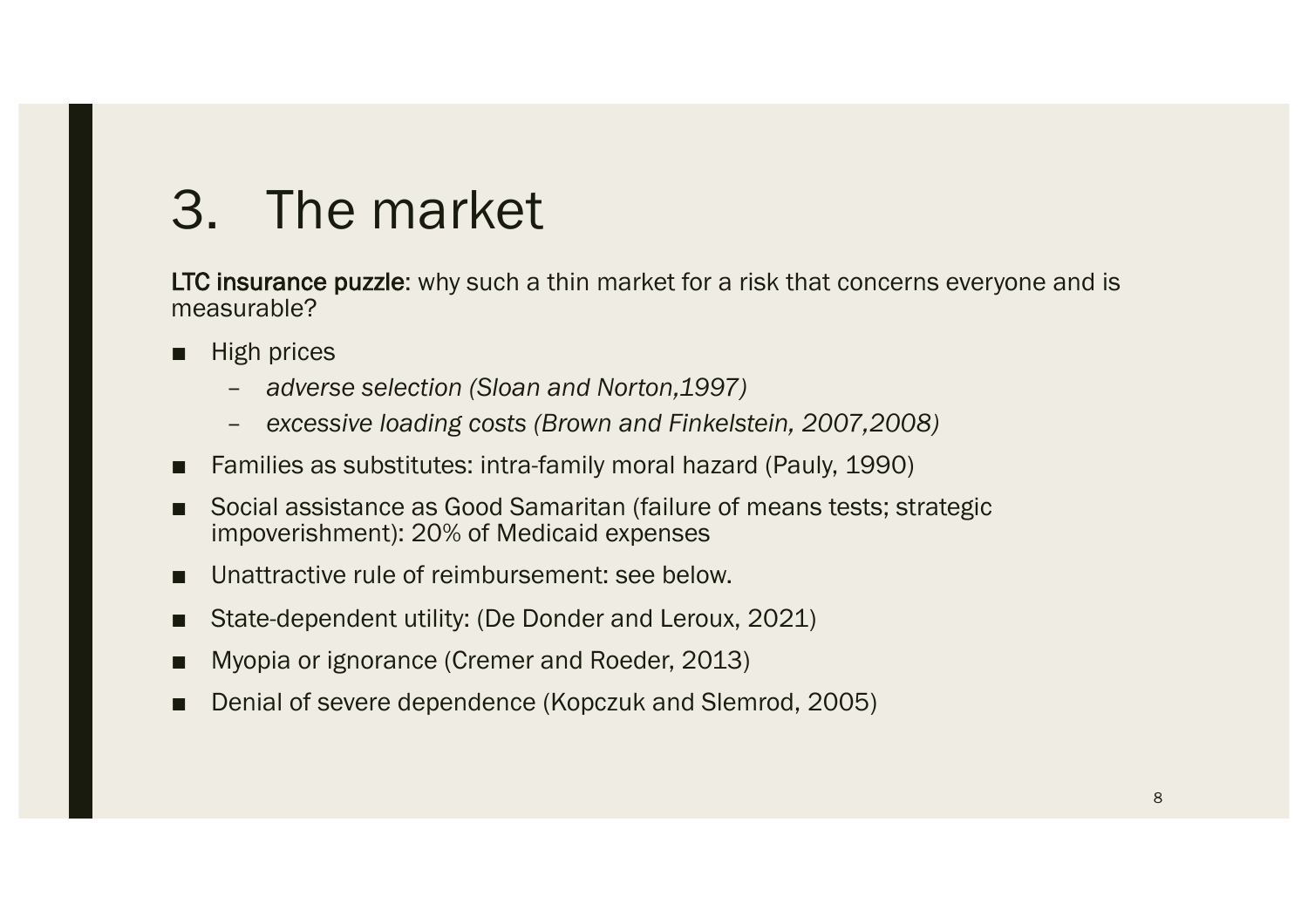### 3. The market

#### Rules of reimbursement:

■ Reimbursement long-term care insurance policies pay for the actual cost of care. It comprises a ceiling in the amount of the benefits and in the length of reimbursement.

No coverage for a too long period of dependence.

■ Cash indemnity long-term care insurance policies pay your selected daily benefit as soon as you qualify for benefits. It pays cash benefit regardless of your actual expenses. Limited in time or not.

For the insurer, it limits the uncertainty of long run risks.

For the insuree, no protection against a too long and costly period of dependence.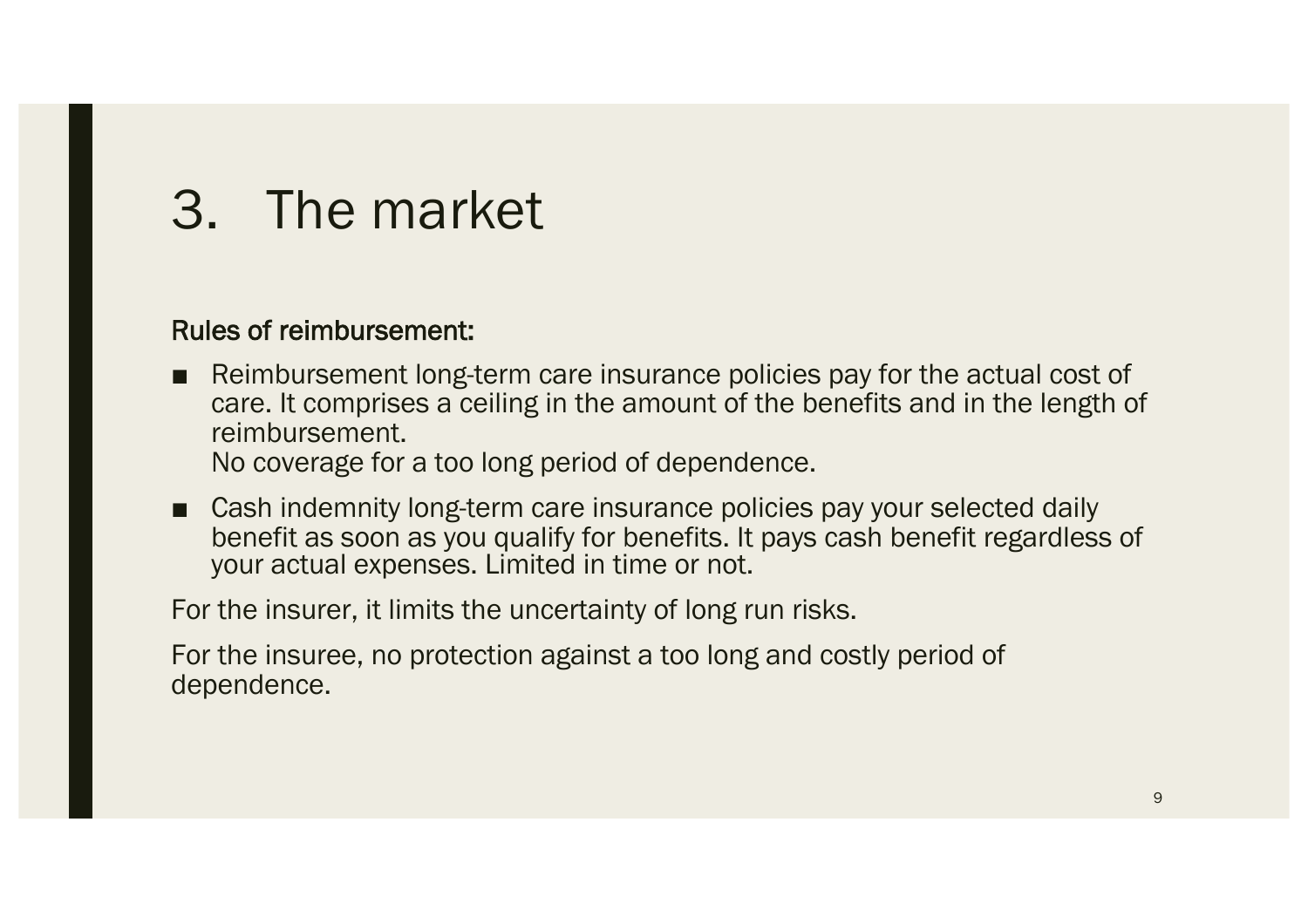### 3. The market

#### Length of heavy dependence (USA)

|       |      | Average<br>length | <b>None</b> | $\leq$ 2<br>years | $2 - 5$<br>years | > 5<br>years |
|-------|------|-------------------|-------------|-------------------|------------------|--------------|
| Men   | 46.7 | 1.5               | 53.3        | 25.8              | 11.1             | 9.8          |
| Women | 57.5 | 2.5               | 42.5        | 27.5              | 12.3             | 17.8         |

■ Limited period of coverage leads to rapid spending down for a fraction of dependents.

Dreze et al. (2016) and Klimaviciute and Pestieau (2018 a&b) show the efficiency of the deductible principle

Cremer et al. (2016) provide theoretical grounds to justify the lump-sum formula.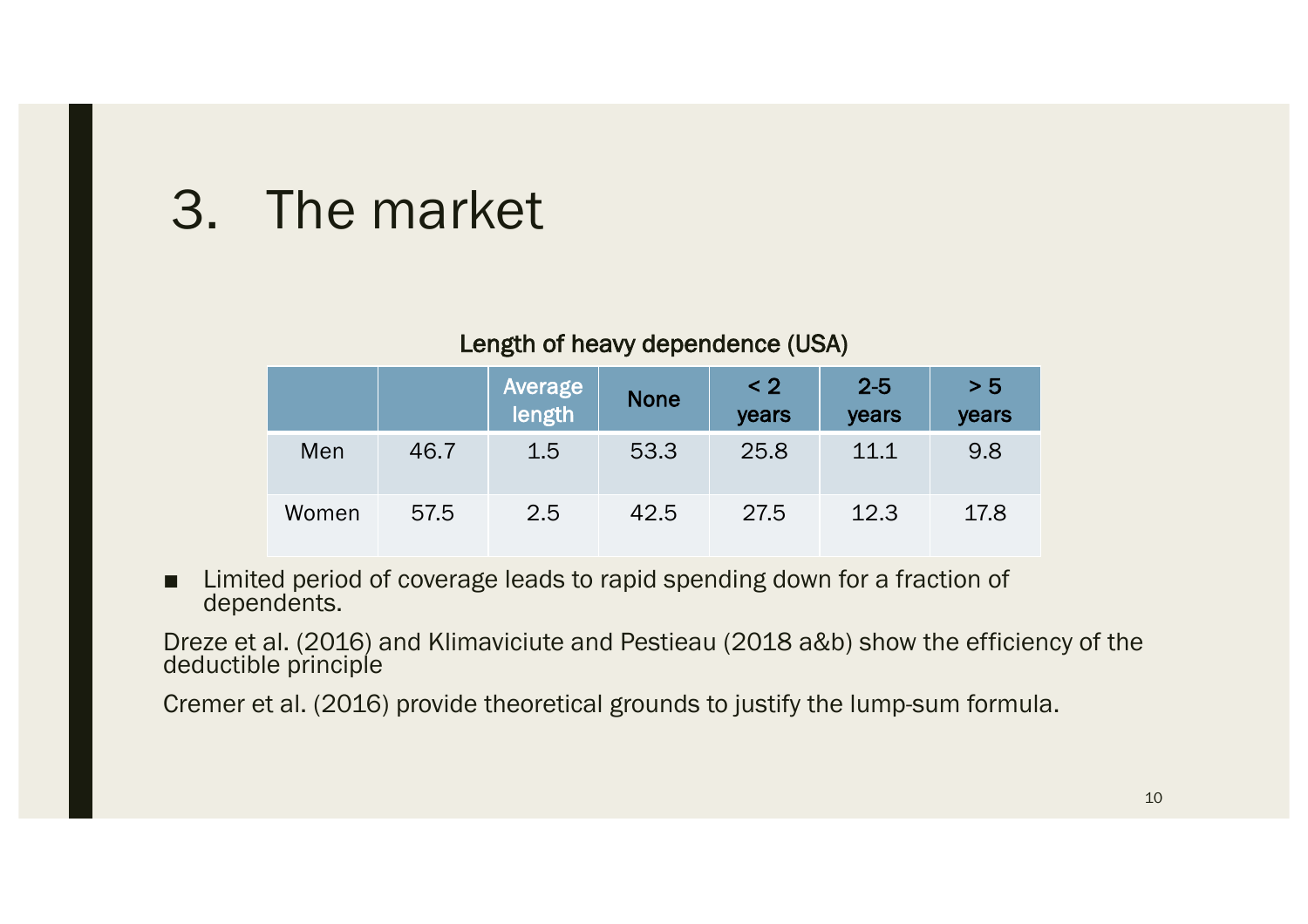#### 4. The State

#### Cost of Aging (% of GDP)

|               | <b>Long Term Care</b> |      | Pensions, Health and<br><b>LTC</b> |      |  |
|---------------|-----------------------|------|------------------------------------|------|--|
|               | 2019                  | 2045 | 2019                               | 2045 |  |
| Germany       | 1.6                   | 1,9  | 19.3                               | 21,9 |  |
| <b>Spain</b>  | 0.7                   | 1,1  | 18.7                               | 21,1 |  |
| <b>France</b> | 1.9                   | 2,5  | 25.1                               | 26,5 |  |

Source: OECD, 2020.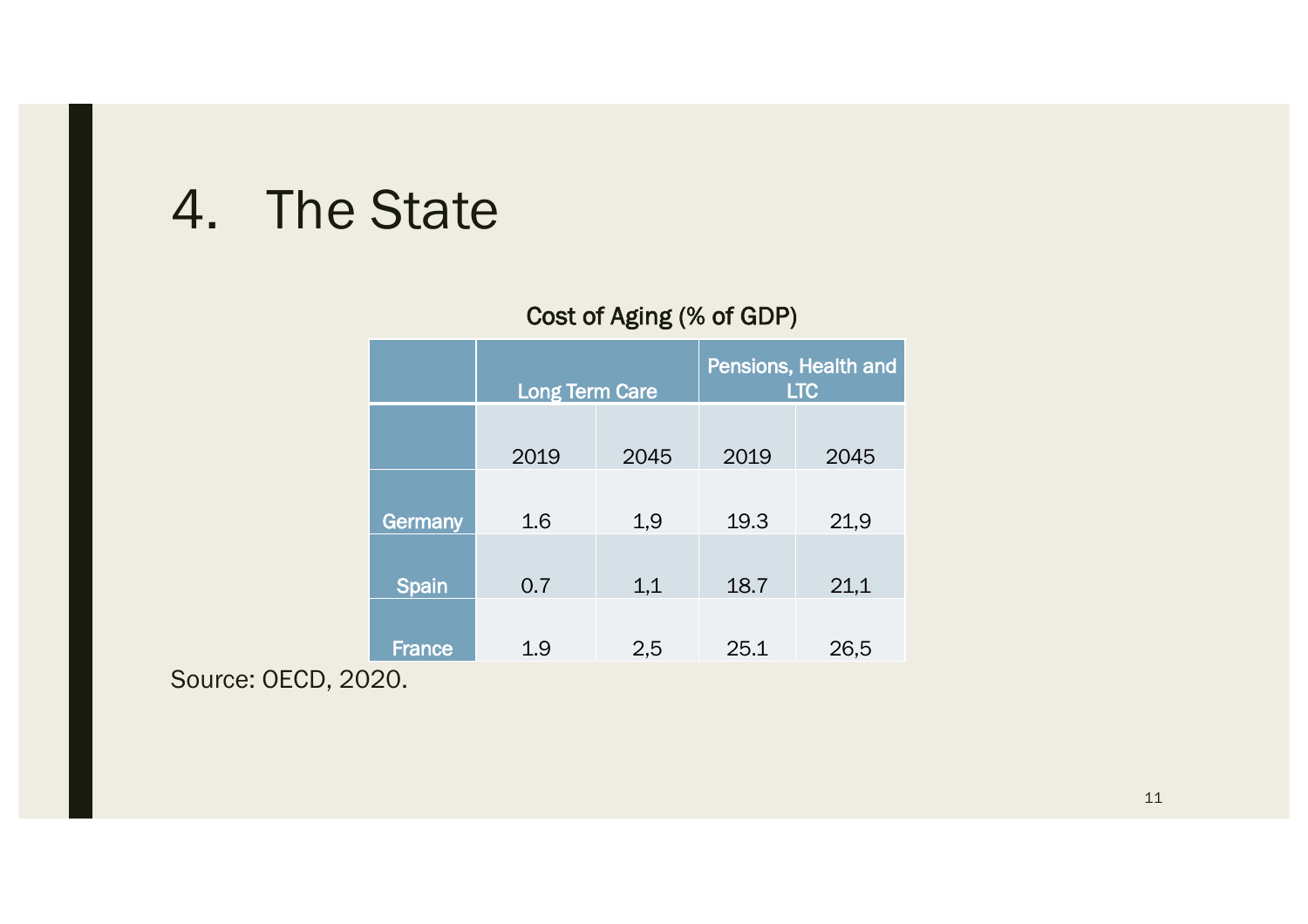### 4. The State

#### Why do we need public intervention?

- Redistributive reasons (when individuals differ in wages but also in survival and dependence probabilities, an optimal income tax does not suffice.
- Reasons related to both market and family failures.

Number of models that look at the optimal design of public policy for different settings as to the behavior of families or of the market. In all cases, the government behaves as a Stackelberg leader that takes into account the responses of both the market and the family.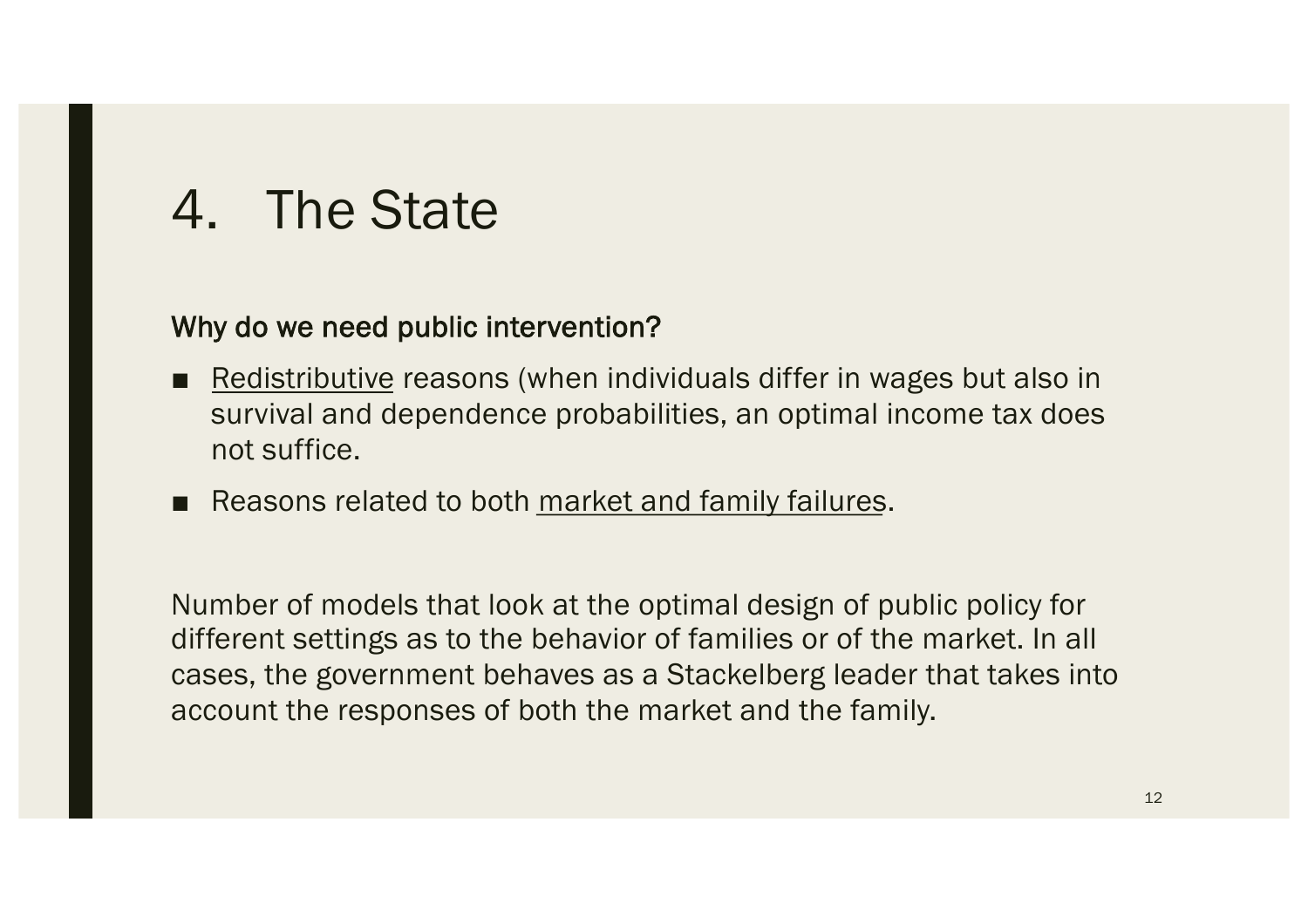#### Normative models

- 1. Uncertain family aid
- 2. High loading cost of LTC insurance
- 3. Strategic exchange
- 4. Family norm
- 5. Gender issue
- 6. Opportunity cost of labor
- 7. Variable altruism
- 8. Dependence risk vs survival risk.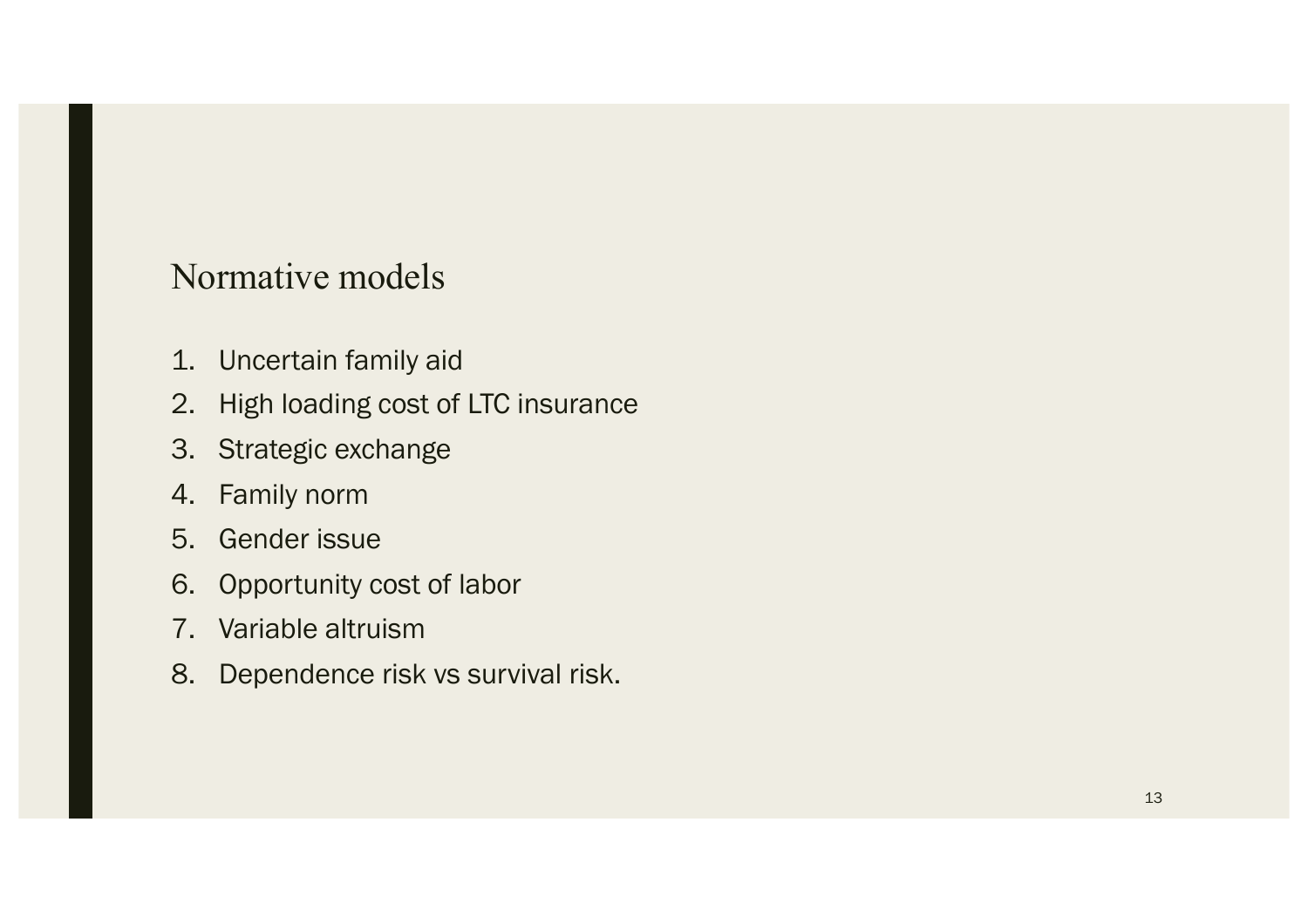In those models, one has to distinguish between two settings, one with individuals that are ex ante identical and another with individuals starting with different endowments.

With identical individuals the choice between private and social insurance depends on the respective loading costs or on the reimbursement rule. It hinges also on the reactive behavior of the family. For example, when family aid is uncertain and opting out is enforced, there are cases where the market cannot outbest social insurance. When the market reimbursement rule is limited, a social insurance with deductible is efficient.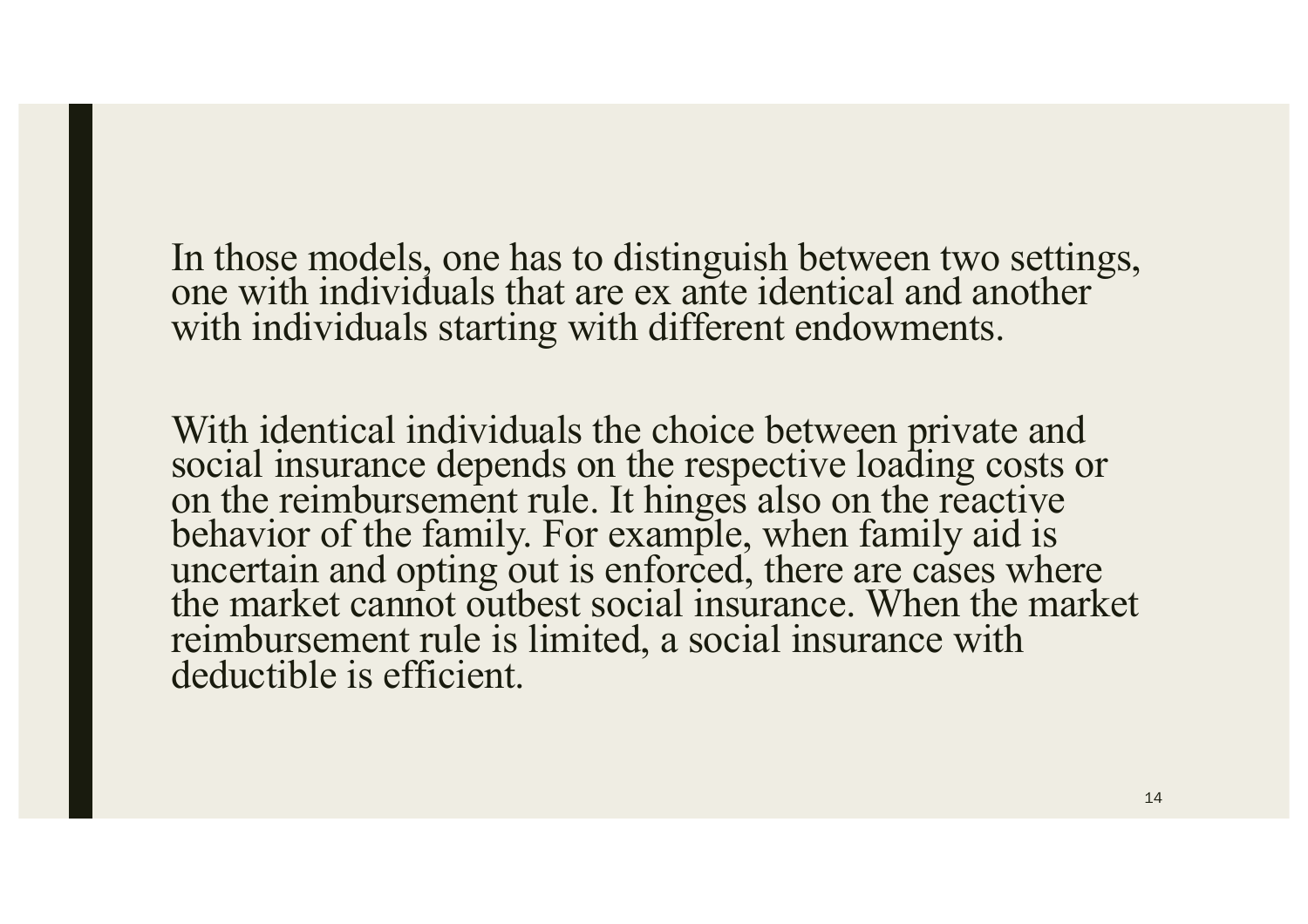With different individuals, social insurance aims at some redistribution and its role will depend on the correlation between dependence risk and income. Given that this correlation is generally negative whereas the correlation between survival probability and income is clearly positive, the case for a LTC social insurance is strong, much stronger that that of public pensions.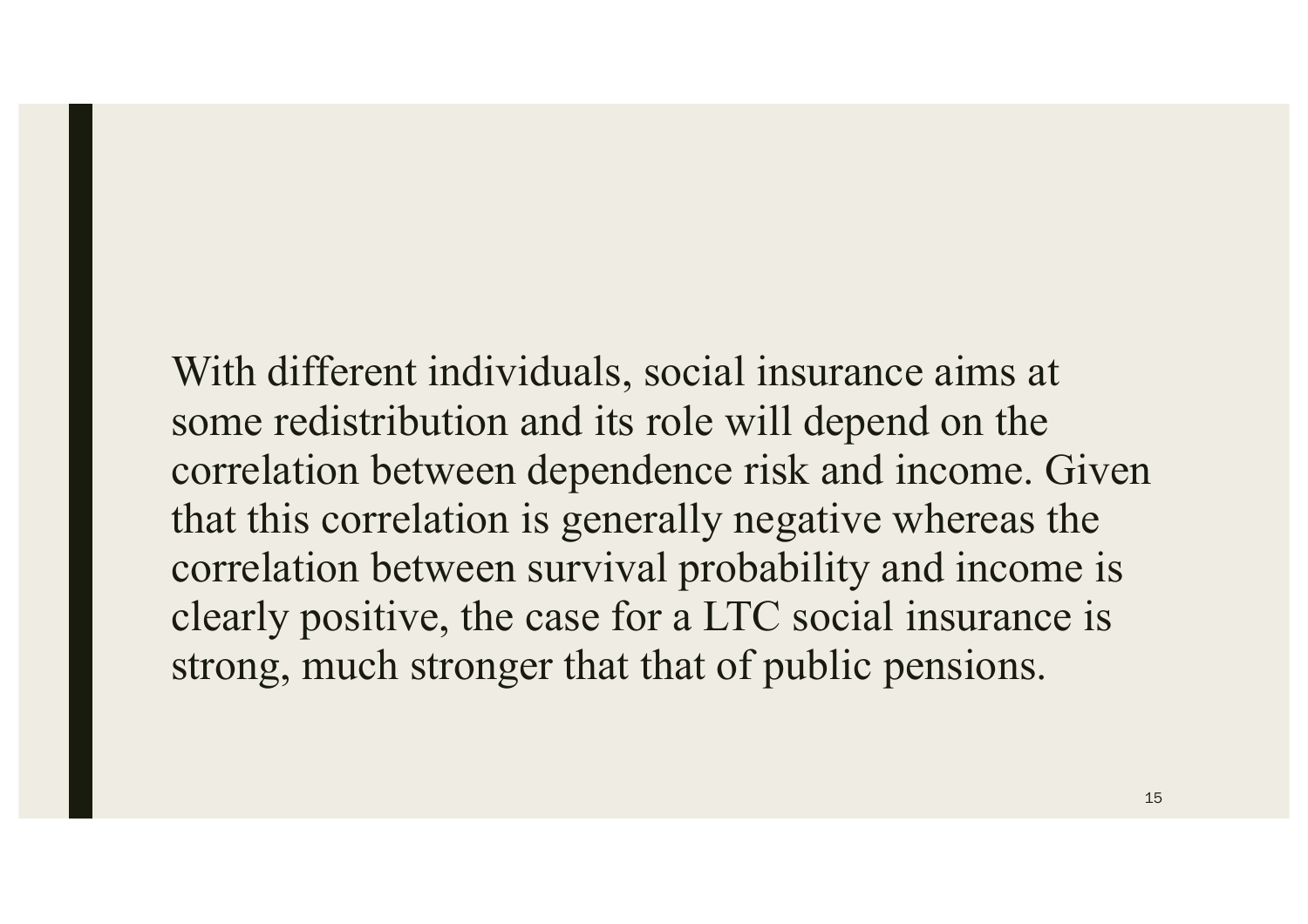#### Positive models:

- The reasons for allowing part of the middle class to apply to LTC social assistance
- The conditions for a social LTC insurance supported by majority voting with private LTC insurance